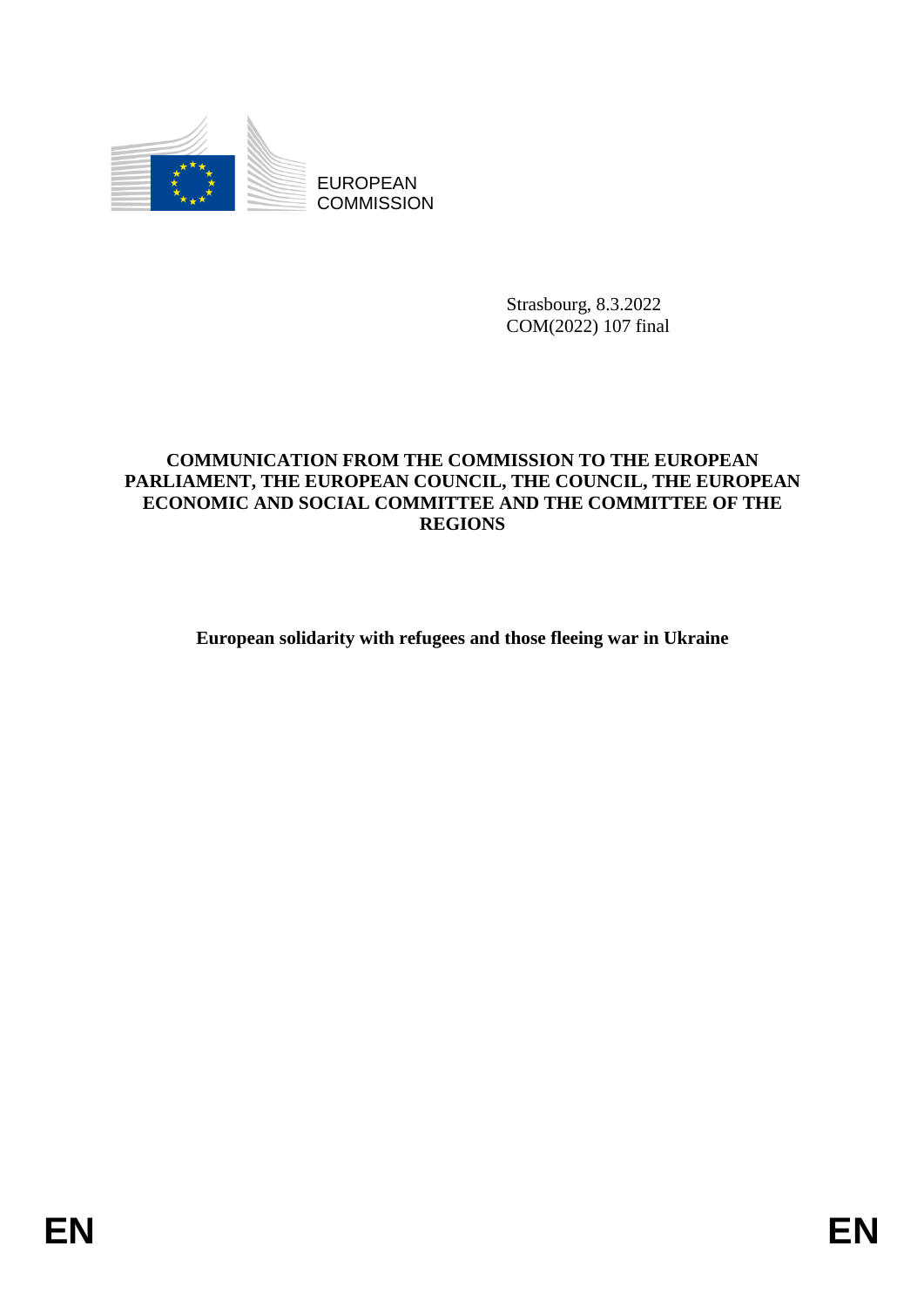# **1. EUROPEAN SOLIDARITY WITH UKRAINE**

The unprovoked military aggression and invasion of Ukraine by Russia has shocked the world. Condemnation on a global scale has been confirmed by the overwhelming majority of states in the United Nations<sup>1</sup>. Russia has flouted the rule based international order and its actions are intended to destabilise the European security architecture. Indiscriminate attacks on civilians have led to massive loss of life, with countless tragedies for families and the destruction of peaceful communities. The determination of the Ukrainian people to do everything they can in defence of democracy and their nation has been remarkable.

The EU and its Member States, together with partners, were at the forefront of efforts to prevent bloodshed and then to respond to Putin's attack on the sovereign and peaceful nation of Ukraine, with unprecedented sanctions on the Russian Federation and Belarus<sup>2</sup>. This also reflects a groundswell of revulsion around the globe at the contempt shown for human life, human rights, international law and the values we hold dear.

This combination of comprehensive and united support from the EU and the inspirational solidarity of individual Europeans is evident in support for all those fleeing the war. The number of people displaced from their homes and forced to flee Ukraine has now reached the millions and the numbers are growing by the hour. The EU is leading the work to bring direct humanitarian aid to the victims of the aggression. The remarkable efforts of Member States under pressure are being backed up by the EU through direct provision of shelter, food and healthcare and by providing people fleeing the war in Ukraine with a clear status through an unprecedented offer of temporary protection.

The impact of this dynamic policy response is being multiplied by the personal compassion of millions of Europeans to the plight of refugees<sup>3</sup>. The readiness of families to welcome refugees into their homes, of communities to provide food and shelter, of businesses to offer services and employment, and of people across the EU and beyond to offer supplies and support, is a vivid demonstration of European values in action. It shows a commitment on which to build as the ever-growing scale of the refugee crisis combines with the need to provide stability for people after the trauma of war. The Commission will include information on the Europa website to help citizens and the private sector to ensure that their support to those fleeing the war can come through trusted organisations and match the needs<sup>4</sup>. It is also important to ensure that high quality information is provided to counter disinformation aimed at undermining Europe's solidarity.

*The EU's commitment to help those in need is unwavering. We will live up to our values and receive everyone fleeing Russian aggression with respect and humanity. We will continue to step up the effective delivery of emergency assistance and humanitarian aid. Solidarity is the keystone for the EU as we meet the refugee challenge in the coming months.*

1

Resolution of the UN General Assembly of 2 March 2022, demanding that Russia immediately, completely and unconditionally withdraw all of its military forces from Ukraine.

<sup>&</sup>lt;sup>2</sup> Three successive sanctions packages were agreed between 23 February and 2 March 2022.

<sup>&</sup>lt;sup>3</sup> The term "refugee" is used in this Communication in a broad political sense rather than as defined in the Geneva Convention and the EU asylum acquis.

<sup>&</sup>lt;sup>4</sup> A list of organisations active in providing humanitarian relief in Ukraine can be found through the following link: [https://ec.europa.eu/info/strategy/priorities-2019-2024/stronger-europe-world/eu-solidarity-ukraine\\_en](https://ec.europa.eu/info/strategy/priorities-2019-2024/stronger-europe-world/eu-solidarity-ukraine_en)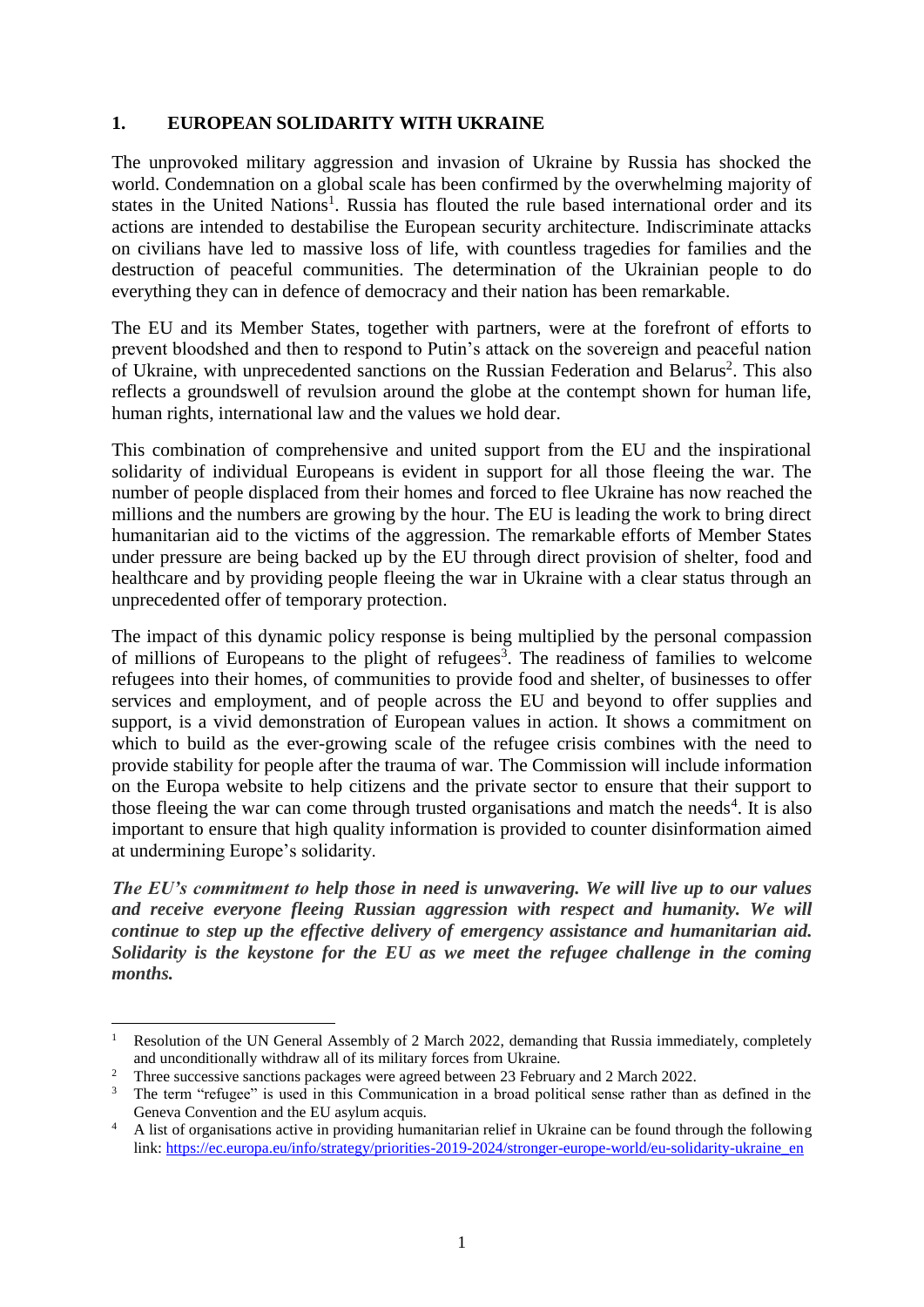## **THE SITUATION TODAY**

- By 6 March 2022, 1.8 million people had fled the war in Ukraine.
- Poland, Hungary, Slovakia and Romania have seen huge numbers of arrivals, day by day.



*Arrivals in Poland, Hungary, Slovakia and Romania* 

- In addition to the arrivals in Ukraine's direct neighbours, people are **moving on to other Member States**: some Member States have given estimates (such as Czechia 100 000, over 40 000 to Bulgaria, over 17 000 to Italy), and these numbers change still further as people continue to transit to other Member States.
- Ukrainians represent at least four-fifths of people fleeing from the war in Ukraine. Alongside returning EU citizens, other **nationalities** include Indian, Nigerian, and Turkish.
- There are daily fluctuations and occasional congestion **at the Ukraine/EU border,**  with Frontex reporting delays on the EU side of around one hour in most border crossings points (6 March). More substantial if reduced delays are still reported on the Ukrainian side.
- **Reception capacity** is at present adequate, given that many arriving move on swiftly to join family or friends. Poland, Romania, Hungary and Slovakia continue to report available capacity.
- From **28 February to 6 March** Ukrainian nationals lodged **8 467 asylum applications in EU+ countries<sup>5</sup>** . 39% of the applications were registered in the four Member States neighbouring Ukraine.

**.** 

<sup>&</sup>lt;sup>5</sup> Due to delays in registration and reporting, the total number may be higher.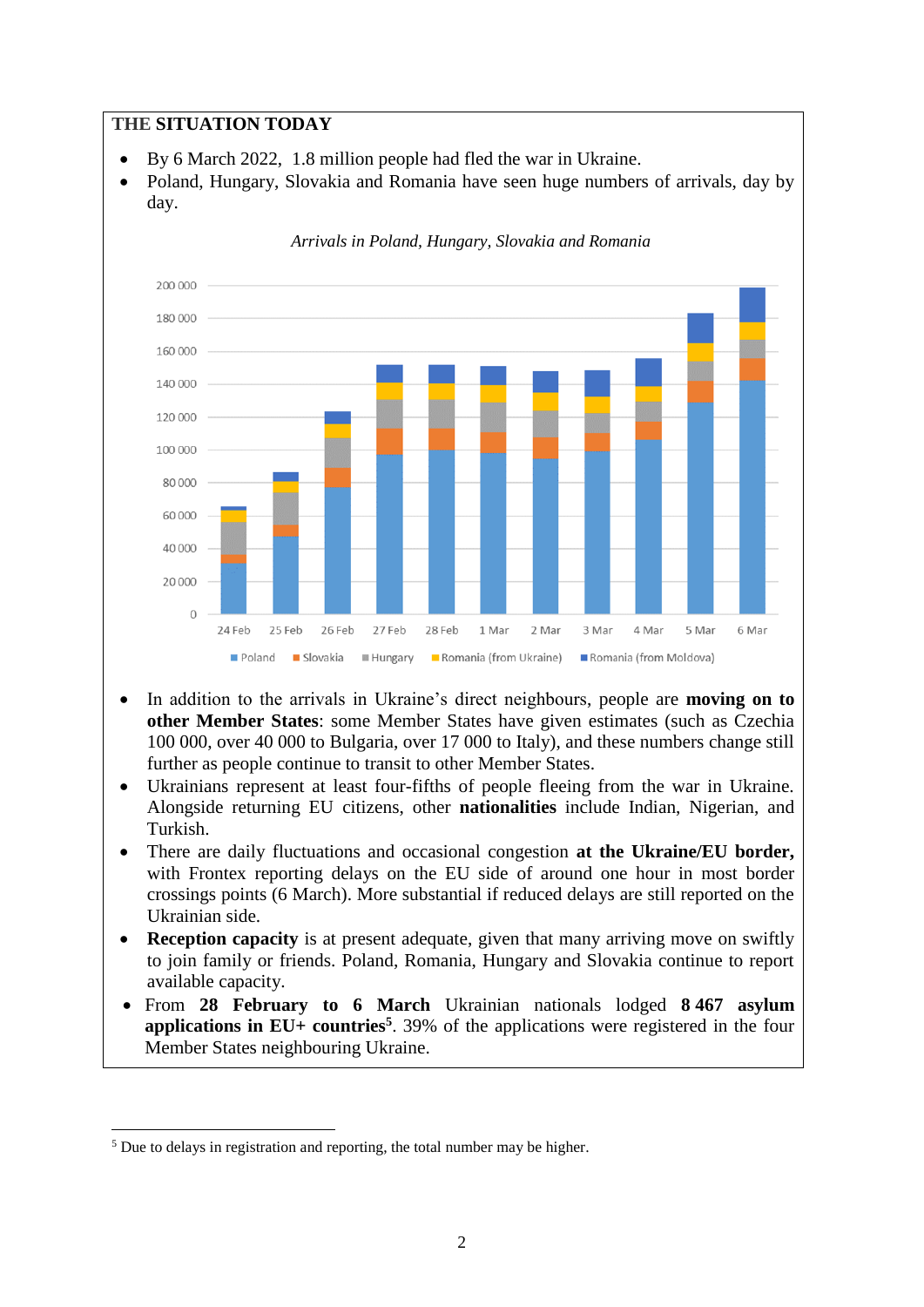# **2. HUMANITARIAN SUPPORT**

The scale of the humanitarian catastrophe in Ukraine is still unfolding. Europe is witnessing destruction and displacement on a scale not seen since the darkest days of the last century. The EU is mounting a huge effort to bring emergency humanitarian aid, working hand in hand with Member States, aid agencies and allies in the international community. At least  $€500$  million from the EU budget is being directed to deal with the humanitarian consequences of this tragic war, both inside Ukraine and beyond.

The EU is providing large-scale support to Ukraine itself to help it withstand the crisis, including emergency macro-financial assistance of  $E1.2$  billion in the form of loans, and an additional  $E120$  million to Ukraine in budget support. In addition, the European Investment Bank has, with the agreement of the European Commission, announced the immediate repurposing of  $\epsilon$ 668 million of loans as liquidity support for the Ukrainian authorities. Support continues to key civil society partners in Ukraine.

### *Humanitarian catastrophe in Ukraine….*

Civilian casualties are mounting in Ukraine day by day. Even for those sheltering from attack, the damage to housing, water supply and electricity leave many at real risk. The hostilities are making the supply of food increasingly difficult. Critical hospital services face constant power outages and there is a risk of ambulances and health workers being caught in the crossfire. Aid agencies are finding it more and more difficult to bring supplies to the people in need, with this problem becoming more acute as the war spreads.

#### *….calls for humanitarian access*

The war must not be allowed to prevent help reaching those in need. Desperately needed humanitarian aid must be able to reach all parts of Ukraine. Civilians, irrespective of their nationality, must also be allowed to escape cities under siege. Ensuring humanitarian access, including through the establishment of humanitarian corridors, is therefore an urgent priority. Allowing safe and unimpeded access for humanitarian workers and supplies is a legal obligation under international humanitarian law. The EU will continue working with international organisations and partners to ensure access and make humanitarian corridors operational as soon as possible.

# *Support is arriving from the first EU packages…..*

The immediate EU humanitarian funding package of  $E$ 85 million for those affected by the war in Ukraine is underway to provide food, water, medicines, healthcare capacity, shelter and protection. The EU also supports refugees in Moldova with  $\epsilon$ 5 million to cover basic needs. In parallel, 27 countries are working to deliver over  $\epsilon$ 100 million worth of supplies through the Union Civil Protection Mechanism (UCPM). First deliveries have already reached those in need in Ukraine, with over 4 million items including vehicles, medical kits, tents, blankets, and sleeping bags. Specialist medical equipment is now on its way including respirators and oxygen from *rescEU* strategic medical reserve.

#### *….and the challenge of delivery*

The EU works with the United Nations, Red Cross and international non-governmental organisations to ensure the most rapid delivery possible of humanitarian support. The Commission is in constant contact with the Ukrainian authorities to help cargo cross the border to Ukraine. Through the UCPM, the Commission is expediting delivery of assistance to Ukraine through hubs set up in Poland, Slovakia and Romania.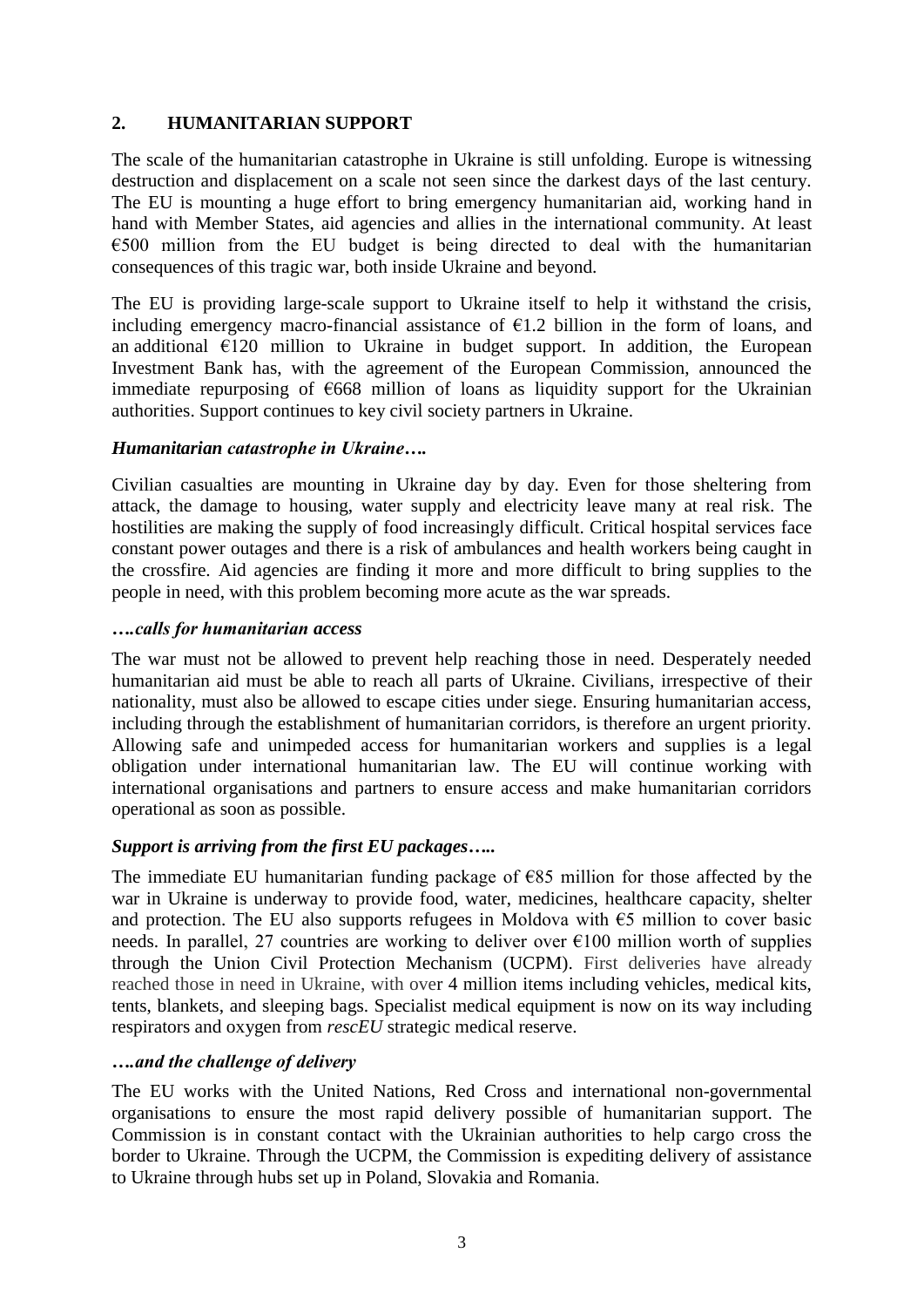### *Supporting the Member States under most pressure …..*

A series of on-site visits from the Commission<sup>6</sup> have been able to see first-hand the very substantial support programmes set up by Poland, Slovakia, Hungary and Romania, as well as the efforts of neighbouring Moldova, for the refugees arriving at their borders. The combination of this work with the generosity and compassion of their people has brought immediate comfort to refugees and displaced persons facing the trauma of fleeing their homes.

### *….with direct help for the solidarity effort*

This work needs every possible support from the EU. Poland and Slovakia have activated the UCPM and are starting to receive shelter and medical assistance. Arrivals in such numbers mean specific health challenges and basic health checks should be provided on arrival. Those arriving may be wounded, or may have chronic conditions in need of immediate medical care. COVID-19 remains an additional challenge. The Commission and its agencies are working intensively with Member States to ensure access to healthcare and medicines, identify needs and match operational help including for hospital beds, surgical capacities to treat burns, and transport patients in need.

In this situation where Member States may need to provide shelter, supplies and services very rapidly, the rules foreseen for urgent public procurement can be used as during the migration crisis of 2015-2016 and the COVID-19 pandemic<sup>7</sup>.

EU funding is immediately available to Member States through their national 2014-2020 Home Affairs programmes, which may still be used to offer financial support to cover elements such as shelter, food, and healthcare, including through extra staffing. The Commission will do its utmost to ensure existing funds are easily and rapidly available, and can be fully spent. The Commission is proposing to prolong the implementation period of these instruments<sup>8</sup> to give Member States additional flexibility: swift adoption by the European Parliament and the Council would release around  $E420$  million in additional support. In parallel, supporting the impacted Member States will be a priority for the available emergency funding under the 2021-2027 Asylum, Migration and Integration Fund.

# **3. THE CHALLENGE AT THE BORDER**

1

The crisis is putting extreme pressure on the EU border with Ukraine. The people arriving need to be registered, helped with their immediate needs and directed safely to their next place of shelter. This process needs to happen quickly, while keeping order and allowing essential security checks. The EU has a common responsibility to help its common border by supporting Member States facing these extra pressures.

<sup>6</sup> Visits by President von der Leyen, HRVP Borrell, Vice-President Schinas, Vice-President Šuica, Commissioner Johansson, Commissioner Lenarčič, Commissioner Várhelyi and Commissioner Kyriakides.

<sup>&</sup>lt;sup>7</sup> Communications of 9 September 2015 (COM(2015) 454) and 1 April 2020 (C(2020) 2078).

<sup>&</sup>lt;sup>8</sup> The Asylum, Migration and Integration Fund and the Internal Security Fund.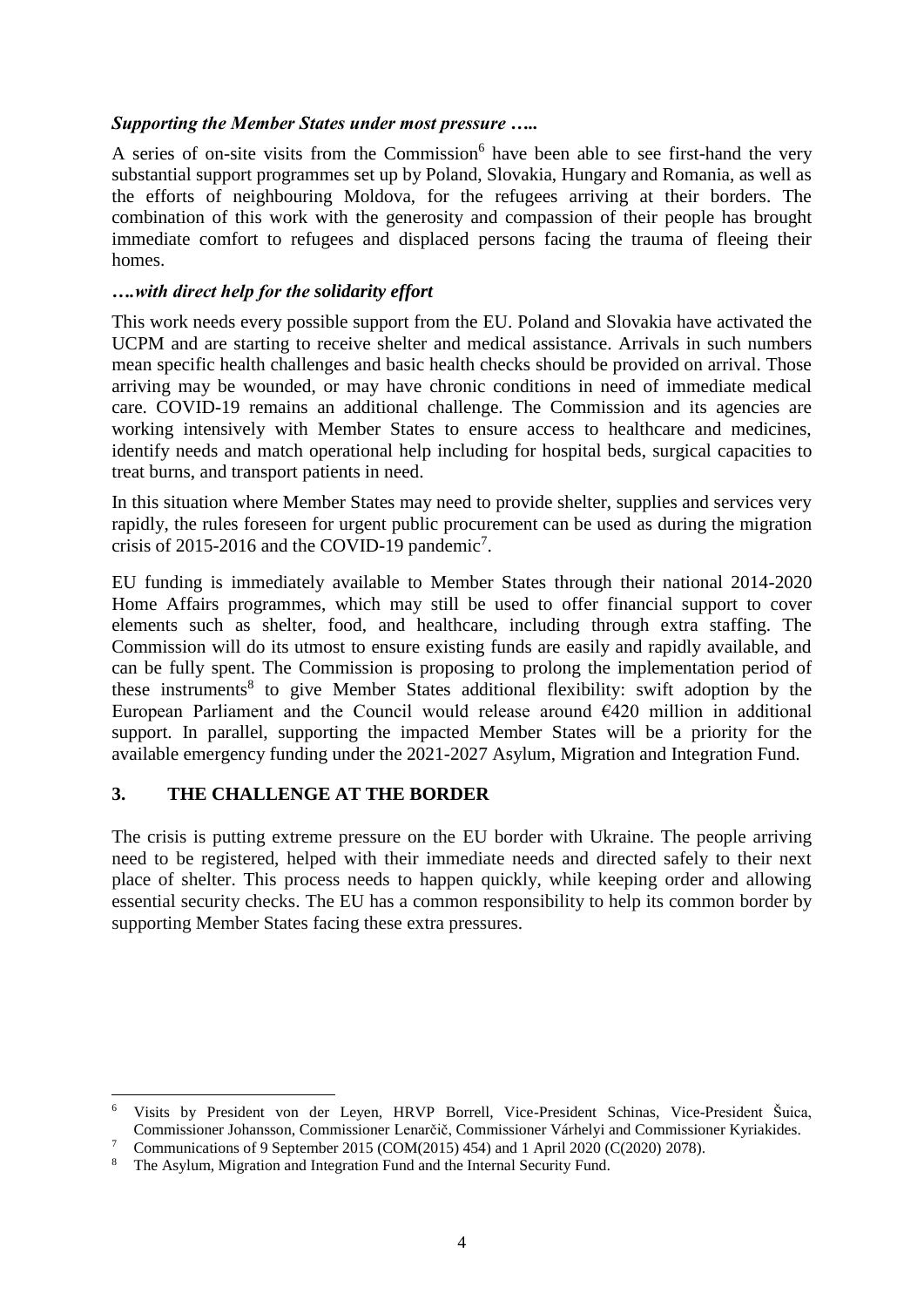### *Supporting border management in Ukraine*

A first constraint is congestion on the Ukrainian side of the border. Ukrainian border authorities have to implement their rules in the face of a lack of staff, problems with IT systems and the large number of abandoned cars. Ukraine has been trying to manage the flows effectively by redirecting people and simplifying procedures. Member States and the EU are working with the Ukrainian authorities to help tackle bottlenecks. It is particularly important to work to keep free passage for aid supplies into Ukraine.

Most of those arriving at the borders between Ukraine and Member States are Ukrainian nationals, who, if they hold biometric passports, enjoy visa-free entry to the EU for a period of 90 days and can even pass through use electronic entry points rather than border guards. Many are rejoining family and friends, and some will move on from the country of first entry to rejoin contacts in other Member States. It is important that border crossings between Member States allow such movements to happen as smoothly as possible. But there are many different categories of entrants. These include returning EU citizens, those granted international protection by Ukraine, including many Belarusians who had fled the Lukashenko regime, and students and workers from countries worldwide. It is of paramount importance that those fleeing from Russia's aggression in Ukraine, without exception, are treated with full respect and care.

### *….to keep safe flows moving…*

All these people need particular treatment and Member States have faced the challenge of huge numbers of arrivals, with some 100 000 arrivals a day at the Polish frontier alone. Member States have responded with reinforced staffing and streamlined procedures. It is essential to ensure an orderly entry into the EU based on common standards, keeping the border open for people who have fled areas of armed conflict and may need access to the EU on humanitarian grounds or international protection. The Commission has already issued [operational guidelines](https://ec.europa.eu/home-affairs/communication-providing-operational-guidelines-external-border-management-eu-ukraine-borders_en)<sup>9</sup> to help Member States' border guards manage arrivals efficiently, while maintaining a high level of security. These guidelines set out how tools such as emergency support lanes can help speed up support for the vulnerable and how some procedures can be streamlined, including simplified customs procedures.

#### *….through financial support and EU agencies*

The EU is also stepping up financial support for Member States under the Border Management and Visa Instrument, to help border management such as identification of arrivals, as well as first reception and medical care.

EU agencies are also providing extra manpower and expertise to support Member States. The first group of 49 Frontex staff deployed at EU-Ukraine borders and the border with Moldova is being supplemented by 162 staff being deployed to Romania. Frontex stands ready to step up support to over 2 600 officers for EU-Ukraine borders. The EU Asylum Agency EUAA is ready to support screening, registration, information provision and asylum processing with up to 130 experts. Europol is providing essential situational support, including on the possible presence of foreign fighters or other known security threats. Europol is present on the ground in Slovakia and Poland and is planned to soon be in Romania and Hungary. Other EU

<sup>1</sup> C(2022) 1404 FINAL of 2 March 2022.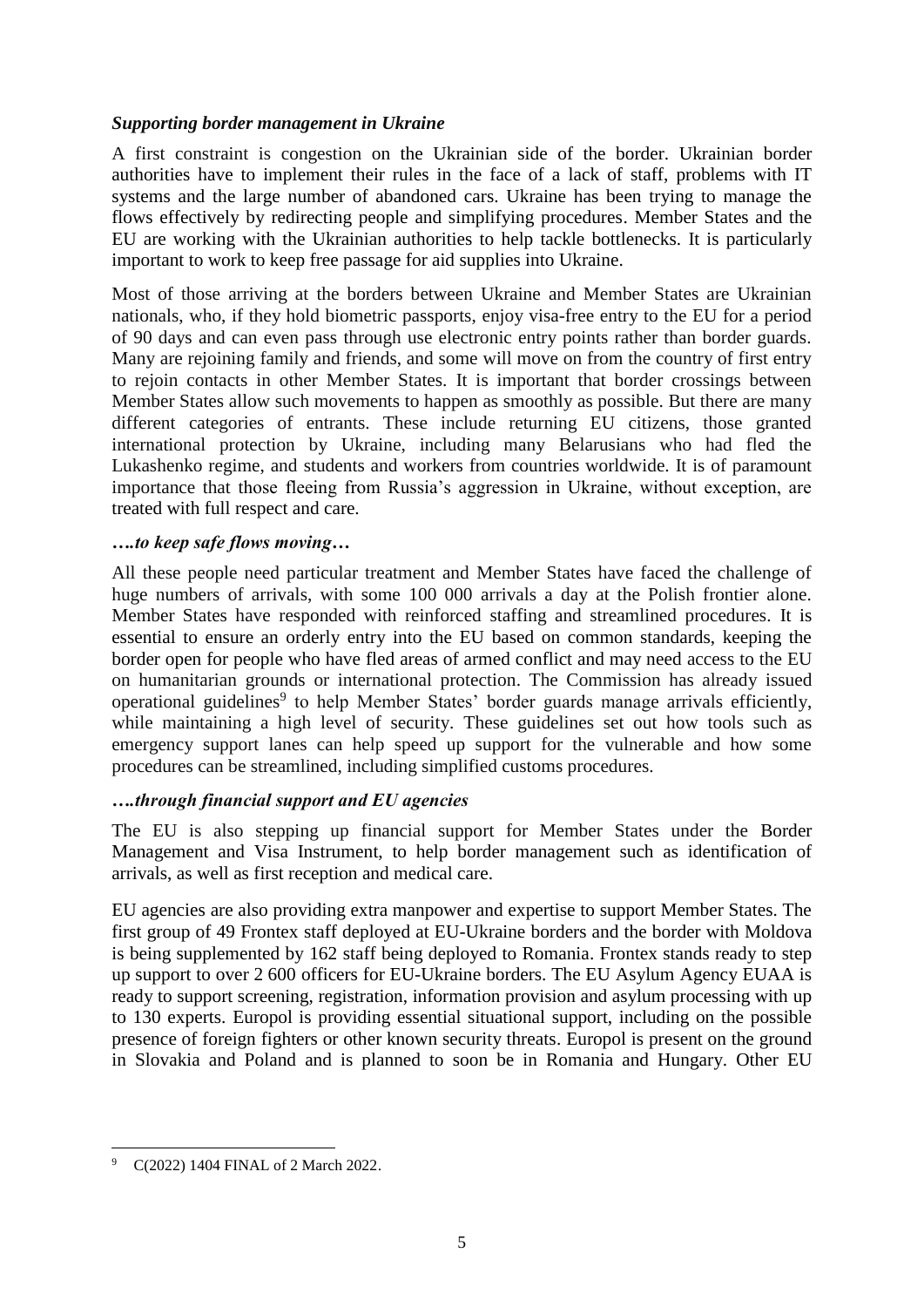agencies such as eu-LISA<sup>10</sup> and the Fundamental Rights Agency<sup>11</sup> have also quickly redirected their work to support Member States.

### **…***and support to neighbouring countries*

Moldova has had to manage over 368 000 arrivals since 24 February . The immediate assistance package and support through UCPM to Moldova will be accompanied by further action to address the evolving situation, including  $\epsilon$ 15 million to help manage the refugee crisis.

The Commission will provide support for safe passage and repatriation of third country nationals to their countries of origin from neighbouring countries through a new action offering operational support and capacity building. The Commission will rapidly assess whether current projects in Moldova need to be scaled up and will provide support including through EU agencies as appropriate.

# **4. THE EU WELCOME TO REFUGEES AND DISPLACED PERSONS**

The current refugee crisis will require the EU to draw on all its capacities to act swiftly and decisively to help to meet the challenge. This challenge will be felt across the EU, and all Member States will need to harness their capabilities to support the new arrivals. This must include financial support but also bringing together groups at all levels who can help from civil society and diaspora communities. We must also engage with partners worldwide in a common effort. The EU is swiftly putting systems in place including in coordination with partners, to offer stable and welcoming settings for those fleeing the war and to help national administrations maintain essential work under massive strain. Particular attention should be paid to the needs of the most vulnerable, those who risk being marginalised, but also those at greatest risk. Women, unaccompanied minors and other children make up a major proportion of arrivals. Ensuring appropriate information and accommodation, preventing gender-based exploitation, supporting childcare and ensuring swift access to education will be among the immediate priorities.

#### *A clear legal status …..*

1

Responding to the enormous numbers fleeing Russian military aggression, the EU is making an unprecedented offer of temporary protection, bringing clarity and security to people in great need<sup>12</sup>. This will ensure that Ukrainians and their families have a secure status which will apply across the EU, including after visa-free status runs out after 90 days. It also applies to many other third country nationals fleeing the war, including those granted international protection in Ukraine and those unable to return safely to their country of origin. All those fleeing the war are welcome in Europe: those not covered by temporary protection will receive protection and shelter, and then helped to find a safe way home<sup>13</sup>. Ways to help third country nationals returning home are being developed for the most vulnerable cases. Some

<sup>&</sup>lt;sup>10</sup> eu-LISA supports Member States' work on registration and checks through IT systems such as Eurodac and the Schengen Information System.

<sup>&</sup>lt;sup>11</sup> The Fundamental Rights Agency is visiting Border Crossing Points and reception centres of Member States under pressure.

<sup>&</sup>lt;sup>12</sup> Council Implementing Decision establishing the existence of a mass influx of displaced persons from Ukraine within the meaning of Article 5 of Directive 2001/55/EC, and having the effect of introducing temporary protection, of 4 March 2022.

<sup>&</sup>lt;sup>13</sup> Temporary protection does not affect the right to apply for international protection in the Union.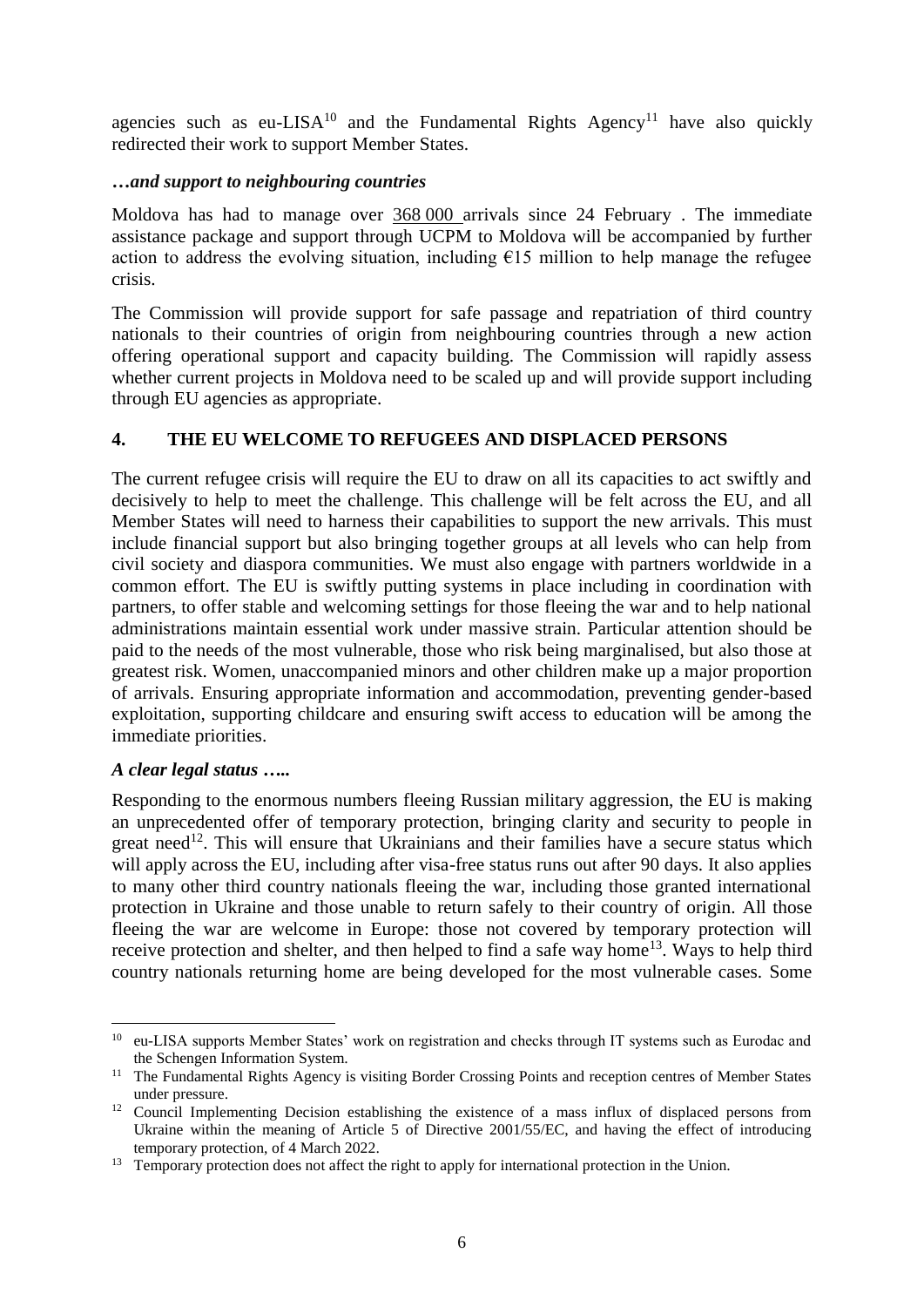third countries have already worked with Member States to support repatriation of their nationals<sup>14</sup>, and particular attention should be paid to the most vulnerable.

Central to the approach is also solidarity between Member States: a Solidarity Platform will share information on reception capacity, the numbers of people enjoying temporary protection on their territory, and other needs for additional support. The Commission together with the EU Asylum Agency will coordinate the operational response needed, including the transfer of persons across the Member States within the EU and to third countries. Temporary protection will in the first instance last one year, and could automatically renewed twice for six months each time.

This status will offer protection including a residence permit, welfare support and health care, access to education and to the labour market<sup>15</sup>. It is a proof of welcome from the EU and Europeans which will allow refugees to play an important role in our communities. It will also help to prevent Member States' asylum systems from being overwhelmed, and help Member States manage reception of these new arrivals in a harmonised, organised and predictable way. The priority will now be a swift, appropriate and co-ordinated implementation of temporary protection. The Commission will rapidly present guidance to help Member States, and with EU agencies, will assist with facing these new challenges.

#### *Longer-term support for Member States….*

Public services, including health services and education as well as housing and social protection, will need to be in a position to respond to the new demands of people fleeing Ukraine, with an increasing proportion of refugees unlikely to have family in the EU on which to depend. Many public services are already under severe strain from the pandemic. Europe needs to harness all available tools, but also the compassion and welcome of its citizens, to ensure that the promise of welcome to refugees is met.

#### *…..through harnessing EU funding*

Cohesion policy already contributes to Member States' work to address migration challenges under the European Regional Development Fund (ERDF) and the European Social Fund (ESF), both of which can finance reception capacity and support services. The scale of the challenge calls for new steps to ensure effective access to support. This is why the Commission is proposing to make the use of the ERDF, ESF and the Fund for European Aid to the most Deprived (FEAD), more flexible under the initiative "Cohesion's Action for Refugees in Europe" (CARE). This will allow parts of the remaining funding in the 2014- 2020 cohesion programmes to be retargeted to address the challenges arising since the start of the war in Ukraine. To further support Member States, the exceptional 100% co-financing rate applied in response to the pandemic will be extended by a year. In addition, around  $\epsilon$ 10 billion from the 2022 Recovery Assistance for Cohesion and the Territories of Europe ('REACT-EU') funds can also be used to address these new demands within the overall aim of post-pandemic recovery.

The new generation of Home Affairs funds for 2021-27 opens the door to significant extra resources for Member States to ensure effective reception facilities including specialised support to vulnerable persons, and to manage asylum procedures. This will be essential in order to respond to the new challenges as they evolve, including through the implementation

**.** 

<sup>&</sup>lt;sup>14</sup> This includes India, Morocco, Tunisia and Egypt.

<sup>&</sup>lt;sup>15</sup> Legal status will also provide access to other services like banking. For example, the Payments Accounts Directive (2014/92/EU) provides for access to a basic bank account for all legal residents of the EU.